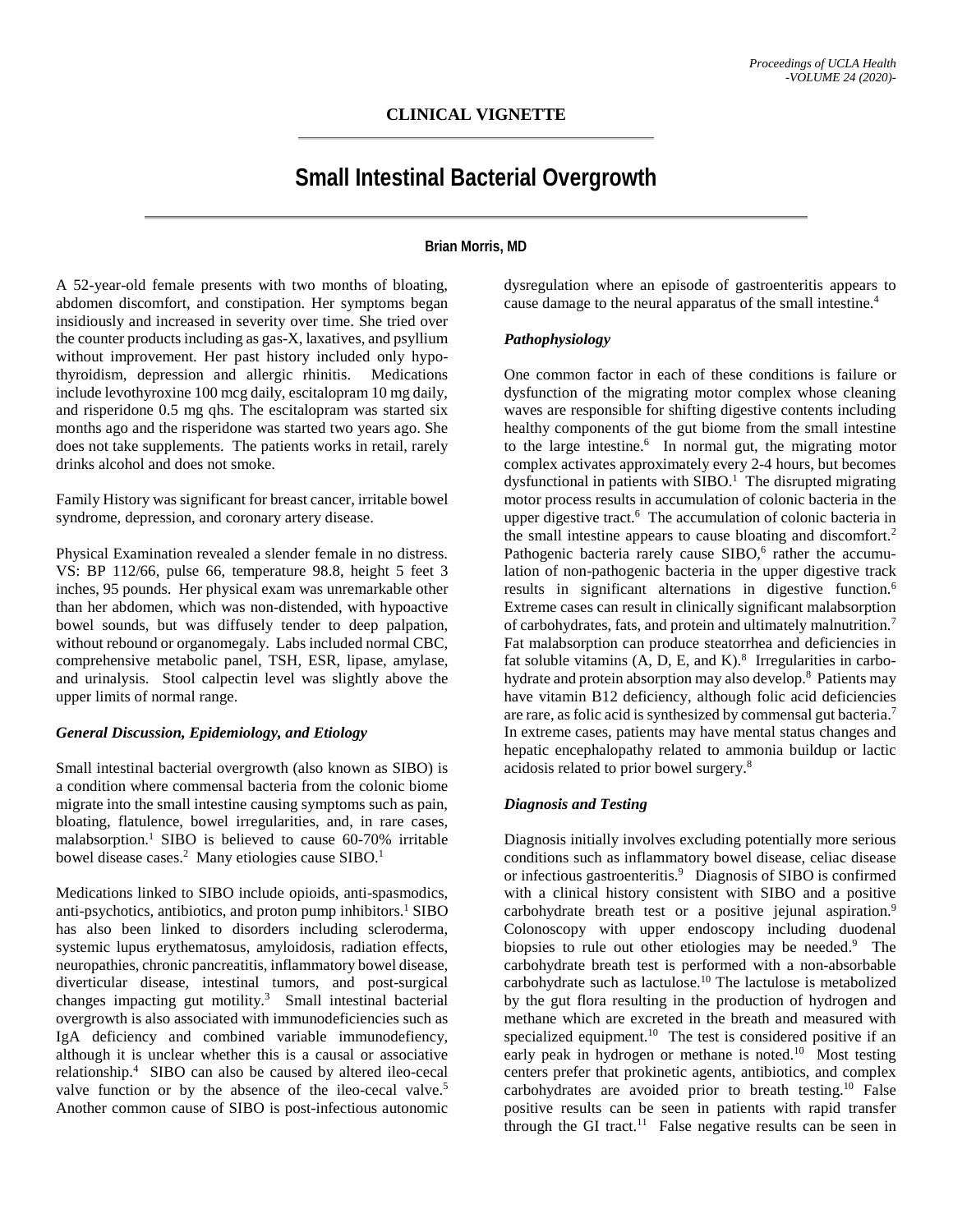patients with very slow GI transit time or low bacterial counts in the small intestine.<sup>11</sup> Methane positive test results tend to correlate with constipation-predominant SIBO, while hydrogen positive test results tend to correlate with diarrhea-predominant  $SIBO.<sup>12</sup>$  Although the breath test is the most commonly used diagnostic tool for SIBO, jejunal aspiration during endoscopy can also be helpful in certain cases.<sup>12</sup> The breath test is preferred as jejunal aspiration requires an invasive procedure and is more operator dependent.<sup>12</sup> In addition, the location of small intestinal bacteria can vary, and contamination can also be an  $i$ ssue.<sup>11</sup>

## *Treatment*

The treatment of SIBO involves determining the cause of the bacterial overgrowth and eliminating that cause by reducing the amount of small intestinal bacteria through antibiotics and prokinetic agents.13 For hydrogen-predominant SIBO, rifaximin (a non-absorbable antibiotic) is the preferred agent.<sup>12</sup> Rifaximin is generally effective, but  $costly.<sup>12</sup>$  Methanepredominant SIBO is usually more difficult to treat and usually requires rifaximin, along with neomycin or metronidazole.13 In addition to antibiotics, prokinetic agents are very important to stimulate the intestinal cleaning waves of the migrating motor complex facilitating movement of the bacteria from the small bowel to the large bowel.12 Low dose erythromycin, prucalopride, and low-dose naltrexone are the the most commonly used prokinetics.13 Despite treatment, approximately half of SIBO patients will have persistent symptoms after the first round of treatment, requiring further treatments.13 Treatment for recurrent cases depends on many variables including the age of the patient, duration of symptom-free period, and specific side effects with prior treatments.<sup>14</sup> Recurrences are often seen in patients on proton-pump inhibitors, a history of prior GI surgeries, and in older patients.<sup>14</sup> Patient who recur within three months usually receive a second round of antibiotics, while those who recur after three months are usually sent for a repeat breath test.<sup>4</sup> Most patients will respond after a second round of antibiotics.14 Those with persistent symptoms should be considered for more extensive testing for other disorders.13

Dietary measures are also important in treatment of SIBO.<sup>15</sup> An elemental diet can be very effective in the treatment of SIBO especially in patients who have failed multiple rounds of antibiotics.15 Unfortunately, the elemental diet is limited by cost and poor-compliance.<sup>15</sup> Other diets have been studied in SIBO patients.<sup>15</sup> The low FODMAP diet has studies supporting its effectiveness, at least for short term use.15 The low FODMAP diet eliminates most of the carbohydrates that aggravate SIBO, improving short term flatulence, bloating, and pain.4 Unfortunately, long term effectiveness of the low FODMAP diet is unclear.<sup>4</sup> Probiotics do not appear to have a role in the treatment of SIBO.<sup>16</sup> Interestingly, statins may have a role in the treatment of small intestinal bacterial overgrowth in ongoing studies.<sup>17</sup>

#### *Prognosis*

The prognosis for patients with small intestinal bacterial overgrowth is variable with some patients having complete resolution of symptoms after one round of treatment and other patients having a chronic course with many relapses.4

# *Clinical Course and Follow-Up*

The patient underwent upper endoscopy and colonoscopy which were normal and completed lactulose breath test that was hydrogen positive. She was treated with rifaximin, but suffered a relapse requiring a second round of rifaximin. Nine months later, she remains symptom-free.

## **REFERENCES**

- 1. **Posserud I, Stotzer PO, Björnsson ES, Abrahamsson H, Simrén M**. Small intestinal bacterial overgrowth in patients with irritable bowel syndrome. *Gut*. 2007 Jun;56(6):802-8. Epub 2006 Dec 5. PubMed PMID: 17148502; PubMed Central PMCID: PMC1954873.
- 2. **Khoshini R, Dai SC, Lezcano S, Pimentel M**. A systematic review of diagnostic tests for small intestinal bacterial overgrowth. *Dig Dis Sci*. 2008 Jun;53(6):1443- 54. Review. PubMed PMID: 17990113.
- 3. **Kastl AJ Jr, Terry NA, Wu GD, Albenberg LG**. The Structure and Function of the Human Small Intestinal Microbiota: Current Understanding and Future Directions. *Cell Mol Gastroenterol Hepatol*. 2020;9(1):33-45. doi: 10.1016/j.jcmgh.2019.07.006. Epub 2019 Jul 22. Review. PubMed PMID: 31344510; PubMed Central PMCID: PMC6881639.
- 4. **Walker MM, Talley NJ**. Review article: bacteria and pathogenesis of disease in the upper gastrointestinal tract- beyond the era of Helicobacter pylori. *Aliment Pharmacol Ther*. 2014 Apr;39(8):767-79. doi: 10.1111/apt.12666. Epub 2014 Feb 24. Review. PubMed PMID: 24612362.
- 5. **Roland BC, Ciarleglio MM, Clarke JO, Semler JR, Tomakin E, Mullin GE, Pasricha PJ**. Low ileocecal valve pressure is significantly associated with small intestinal bacterial overgrowth (SIBO). *Dig Dis Sci*. 2014 Jun;59(6):1269-77. doi: 10.1007/s10620-014-3166-7. Epub 2014 May 3. PubMed PMID: 24795035.
- 6. **Bures J, Cyrany J, Kohoutova D, Förstl M, Rejchrt S, Kvetina J, Vorisek V, Kopacova M**. Small intestinal bacterial overgrowth syndrome. *World J Gastroenterol*. 2010 Jun 28;16(24):2978-90. Review. PubMed PMID: 20572300; PubMed Central PMCID: PMC2890937.
- 7. **Hoog CM, Lindberg G, Sjoqvist U**. Findings in patients with chronic intestinal dysmotility investigated by capsule endoscopy. *BMC Gastroenterol*. 2007 Jul 18;7:29. PubMed PMID: 17640373; PubMed Central PMCID: PMC1940016.
- 8. **Su J, Smith MB, Rerknimitr R, Morrow D**. Small intestine bacterial overgrowth presenting as protein-losing enteropathy. *Dig Dis Sci*. 1998 Mar;43(3):679-81. PubMed PMID: 9539668.